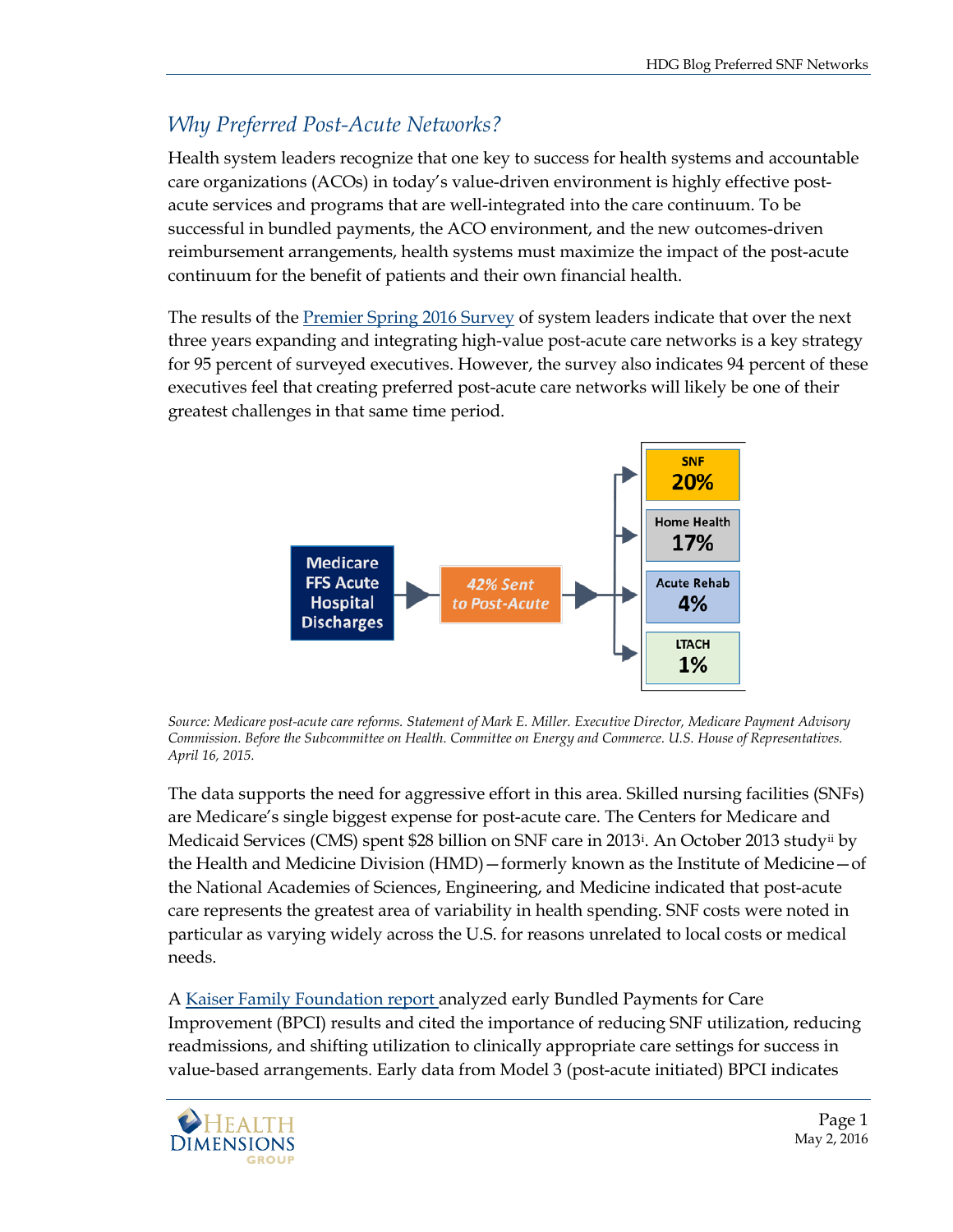that the use of institutional post-acute care (skilled nursing facility, long term acute care hospital, and inpatient rehabilitation facility) after the acute care stay fell from 66 percent to 47 percent for bundled episodes.

To that end, preferred SNF networks represent a timely strategy by hospitals and other atrisk providers and payors to gain more control over quality and costs in the largely independent SNF environment rather than entering the business themselves. For example, with a typical health system working with an average of 60 different SNFs, it is virtually impossible to effect meaningful change without significantly reducing the number of SNFs for a collaborative partnership.

Banner Health Network, one of the remaining Pioneer ACOs, accounted for \$29 million in total savings[iii](#page-4-2). Leadership indicated these savings were achieved in large part due to attention to post-acute costs and quality. In 2014, Banner Health's ACO developed a preferred network of SNFs. Officials reviewed information from almost 100 SNFs and 34 were selected. As part of the network, the preferred SNFs collaborate with Banner Health to ensure high-quality care, appropriate average lengths of stay (ALOS), and a competitive cost profile, all while preventing readmissions. Shaun Anand, MD, Banner Health Network chief medical officer, said improvement in post-acute care was a significant contributor to the ACO's results.

## *Where to Start?*

Health Dimensions Group (HDG) has extensive experience providing consultative assistance to acute and post-acute providers to position them for success in the transition to a value-based payment environment. This experience allows us to understand the needs of all providers in the continuum, the concerns related to working across traditional boundaries, and the different languages "spoken" that can create barriers to achieving a successful outcome.

Based on this, HDG has created a six-step process for developing a preferred SNF network that benefits your patients and provides a return on investment (ROI) to both the acute and

post-acute partners in the relationship.

A health system is best served by initially assessing their own needs and pain points. This important step



allows network design decisions to match health system priorities. It informs the process through an understanding of SNF discharge patterns and volumes, as well as current and future SNF bed need. In addition, particular trends or issues are identified such as quality,

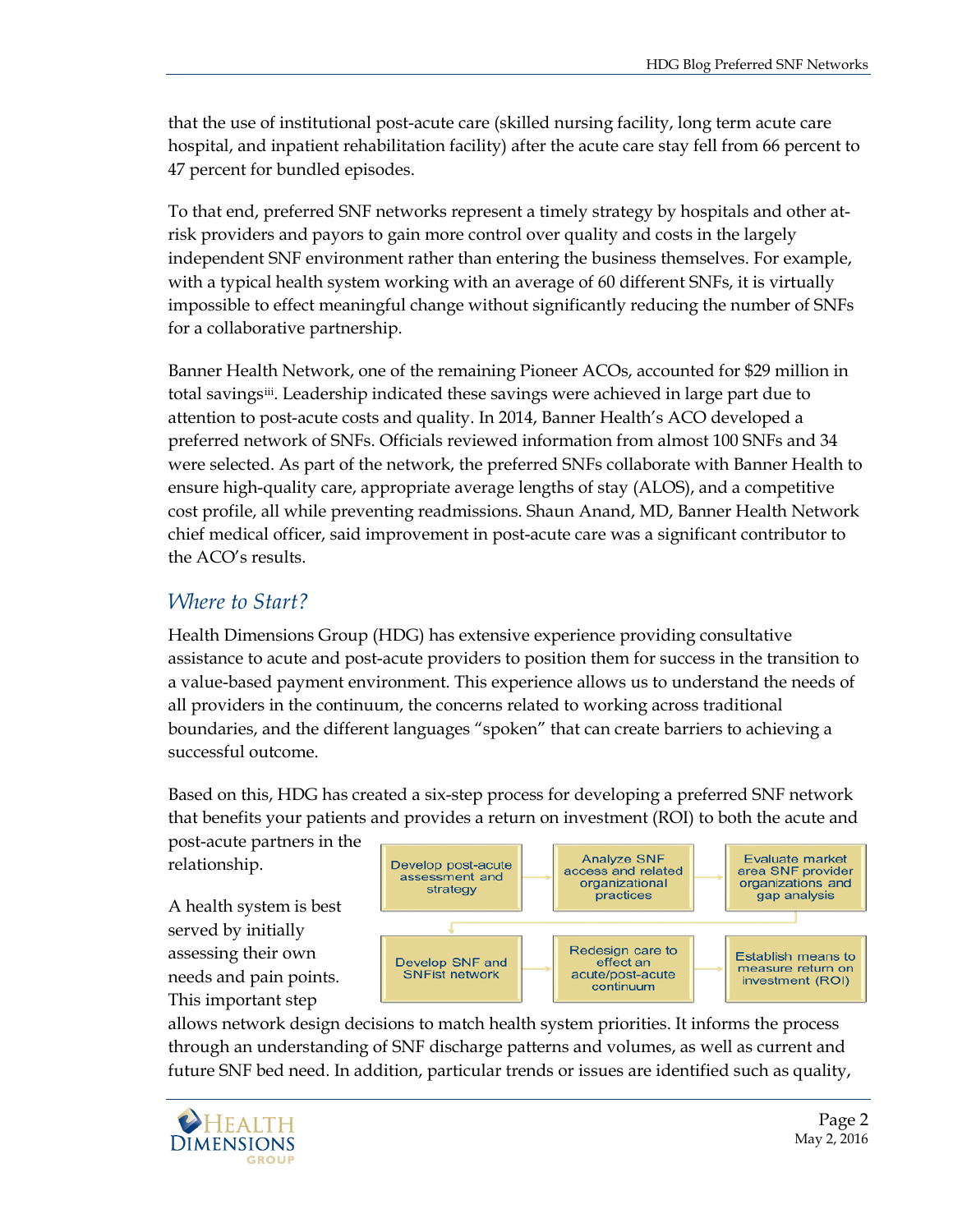ALOS, disjointed discharge processes, or other factors that indicate internal areas that, if not addressed, might create barriers to maximizing the ROI on this important investment.

After this internal review, the health system can now turn outward. Initially, the health system can review publically available data such as the CMS Five-Star Quality Rating. However, this information must be supplemented by data from those SNFs with meaningful health system volume. By surveying these current discharge settings, valuable information can be gathered such as:

- Facility size, physical organization, occupancy trends, and capacity
- Rehospitalization and emergency department utilization rates
- ALOS for Medicare fee-for-service and managed care
- Program specialties and clinical competencies
- Primary care coverage and medical director relationship
- Leadership tenure and turnover
- Private versus semi-private room distribution
- Patient satisfaction surveys

Additional information and data requests should be customized to address the specific needs and gaps identified previously by the network developer.

Once the data is received and analyzed, promising prospects for the network are visited in person to interview leadership, meet staff, and tour the facility.

This work provides the foundation to establish a set of defensible selection criteria that reflect the demands of value-based payment and the needs of the health system. In addition to quantitative metrics, such as geography, readmission rates, availability of therapies, ALOS, and clinical competencies, among others, qualitative factors, such as culture and leadership, are key. Without a commitment to collaboration and partnership—which often involves change—network success is not likely.

The hard work with the selected SNF partners now begins as initial meetings are held, the infrastructure to manage the network is created, and data elements for reporting are selected.

Keys to success for these networks, in our view, are based on monitoring performance and establishing regular communication, as identified in the table.

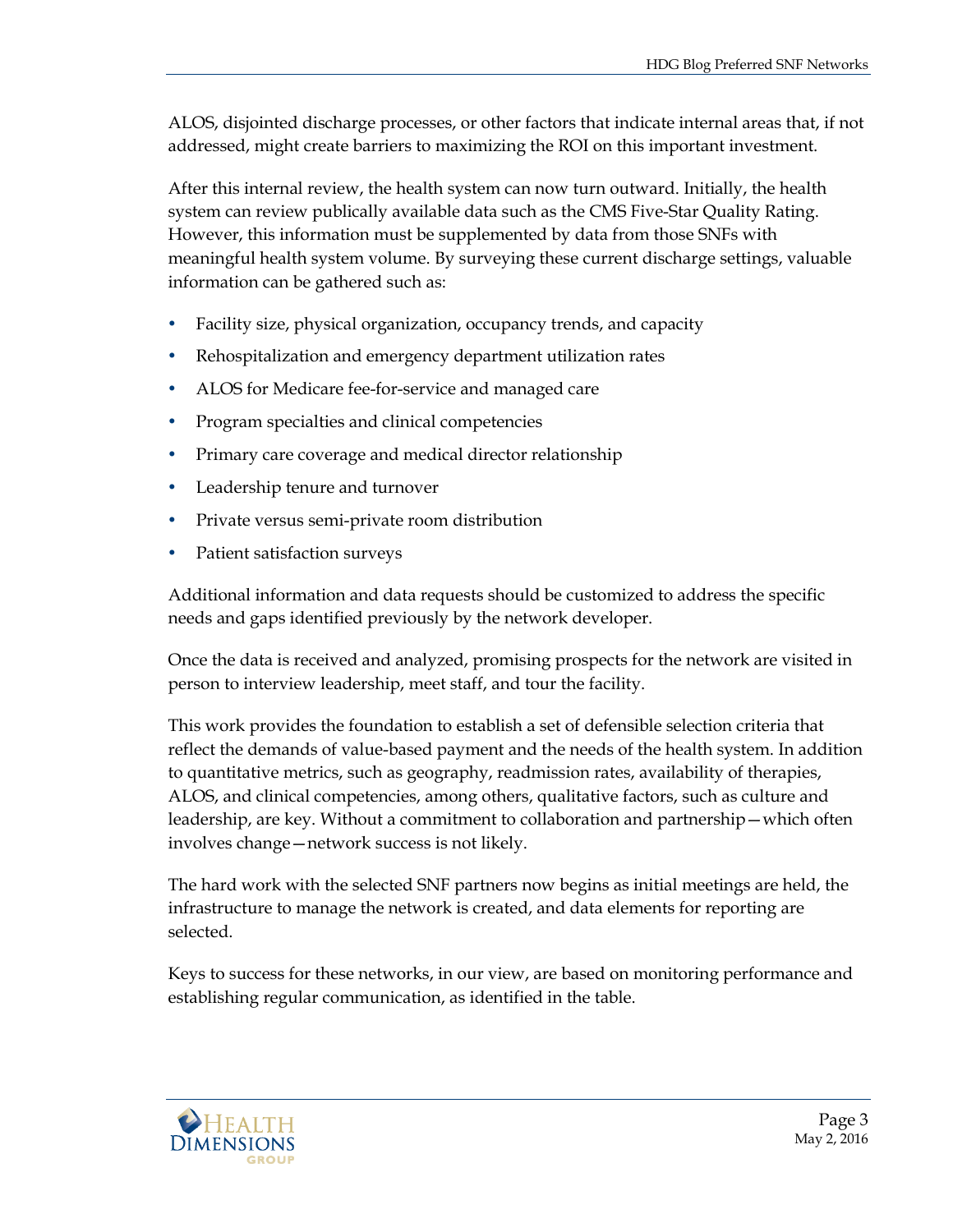| <b>Monitoring</b>                                                                                                                    | <b>Communications</b>                                               |
|--------------------------------------------------------------------------------------------------------------------------------------|---------------------------------------------------------------------|
| • Routine reporting on established quality<br>metrics                                                                                | • Affiliation agreement                                             |
| • Periodic site visits                                                                                                               | • Routine meetings and real-time<br>communication channels          |
| • Readmission monitoring and root cause<br>analysis                                                                                  | • Clinical resources and educational<br>opportunities               |
| • Complaint tracking                                                                                                                 | • Standardized care delivery pathways                               |
| Facility utilization volume<br>۰                                                                                                     | Complement and complaint sharing                                    |
| • Patient and family satisfaction surveys<br>- How well were you prepared for<br>discharge?<br>- How satisfied are you with the SNF? | • Collaborative care planning for difficult-<br>to-place patients   |
|                                                                                                                                      | • Public transparency regarding network<br>and members' performance |

## *What Other Factors Are Important?*

The development of a preferred SNF network relationship is a significant and important investment for a health system or ACO to position itself to flourish in a value-based environment. To truly capture the full ROI, two key areas must be addressed: care transformation; and the presence of medical providers in the selected SNFs.

Care transformation is a broad term that refers to the care redesign so critical to thriving in value-based arrangements. It encompasses care management, care coordination, and care

delivery and strives to integrate and coordinate the patient's journey across the continuum. Building on and leveraging current health system programs that often exist in silos, providers must look to person-centered models to transform the patient experience through integrating interventions that cut across encounters, settings, and time. Person-centered care must adapt to the person's changing needs and resources, supporting people through acute, chronic, and end-of-life transitions.



Fundamentally, care transformation ensures the National Transitions of Care Coalition's seven key intervention categories<sup>[iv](#page-4-3)</sup> are integrated across the continuum regardless of location or level of care:

- 1. Medication management
- 2. Transition planning